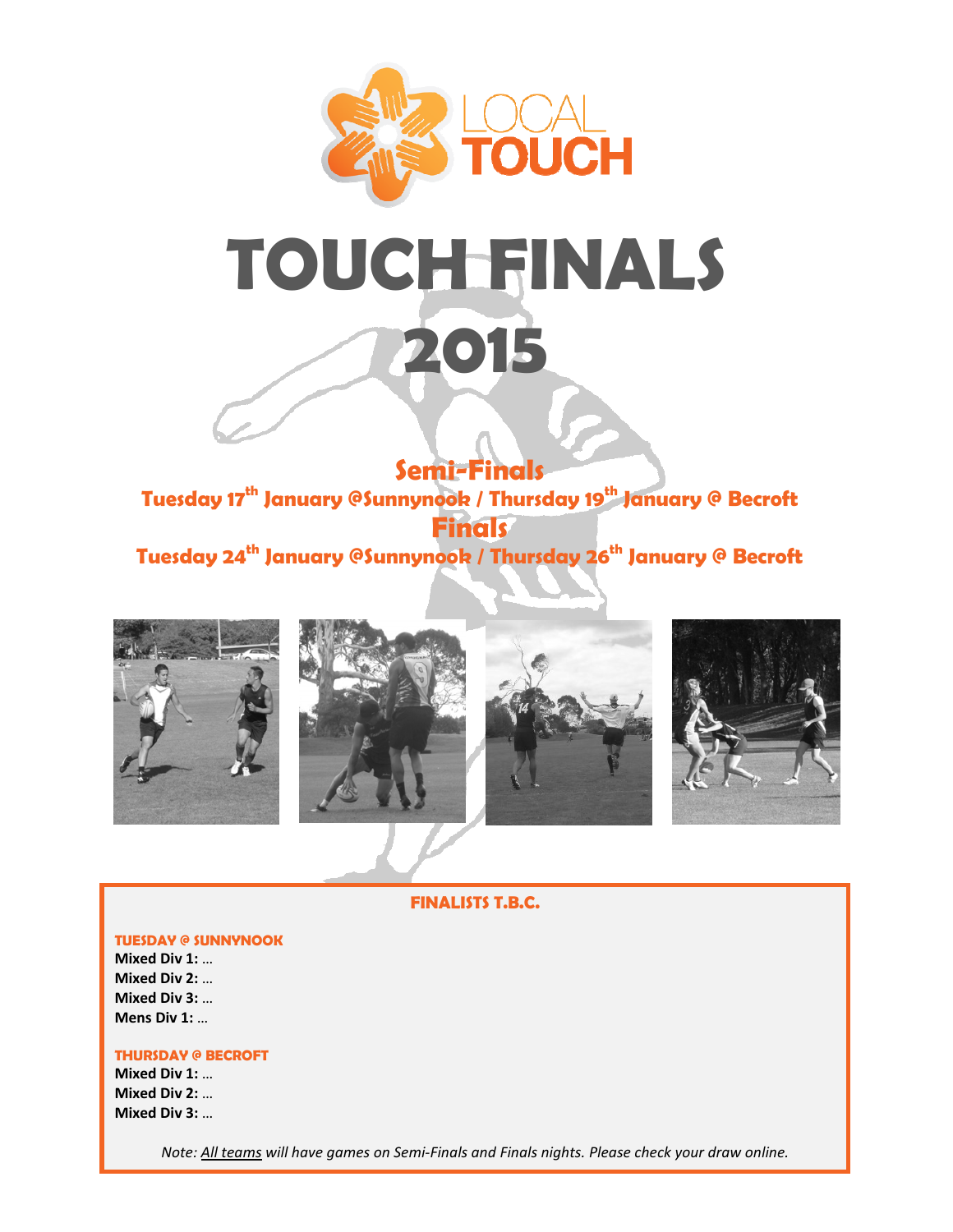

# **LOCAL TOUCH FINALS PROGRAMME**

|                    | <b>TUESDAY SCHEDULE</b>                                                                |
|--------------------|----------------------------------------------------------------------------------------|
|                    | SEMI FINALS, 17TH JAN @ SUNNYNOOK:                                                     |
| $5:45$ pm          | Registration Check: Men's $1^{st}$ - $4^{th}$ for 6.00pm round                         |
| 6:00 <sub>pm</sub> | Men's Semi Finals (all)                                                                |
| 6:30pm             | Registration Check: Mixed Div 2&3 $1^{st}$ - $4^{th}$ for 6.45pm round                 |
| 6:45pm             | Mixed Div 2 Semi Finals (all) & Div 3 Semi Finals (1 <sup>st</sup> - 4 <sup>th</sup> ) |
| 7:15 <sub>pm</sub> | Registration Check: Mixed Div 1 1 <sup>st</sup> - 4 <sup>th</sup> for 7.30pm round     |
| 7:30pm             | Mixed Div 1 (all) & Mixed Div 3 Semi Finals (5 <sup>th</sup> -8 <sup>th</sup> )        |
|                    |                                                                                        |
|                    | FINALS, 24 <sup>TH</sup> JAN @ SUNNYNOOK:                                              |
| $5:45$ pm          | Registration Check: Mixed Div 1 $1^{st}$ - $4^{th}$ for 6.00pm round                   |
| 6:00 <sub>pm</sub> | Mixed Div 1 (all) & Mixed Div 3 Finals $(5^{th} - 8^{th})$                             |
| 6:30pm             | Registration Check: Men's 1 <sup>st</sup> -4 <sup>th</sup> for 6.45pm round            |
| 6:45pm             | Men's Finals (all)                                                                     |
| $7:15 \text{pm}$   | Registration Check: Mixed Div 2&3 $1^{st}$ - $4^{th}$ for 7.30pm round                 |
| 7:30 <sub>pm</sub> | Mixed Div 2 Finals (all) & Div 3 Finals $(1st - 4th)$                                  |
| 8:15pm             | <b>PRIZEGIVING</b>                                                                     |

|                    | <b>THURSDAY SCHEDULE</b>                                                                                                  |
|--------------------|---------------------------------------------------------------------------------------------------------------------------|
|                    | SEMI FINALS, 19 <sup>TH</sup> JAN @ BECROFT:                                                                              |
| 5:45pm             | Registration Check: Mixed Div 3 1 <sup>st &amp;</sup> 4 <sup>th</sup> for 6.00pm round                                    |
| 6:00pm             | Mixed Div 3 Semi Finals $(1st v 4th)$                                                                                     |
| 6:30pm             | Registration Check: Mixed Div 1 $1^{st}$ - $4^{th}$ & Div 3 $2^{nd}$ & $3^{rd}$ for 6.45pm round                          |
| 6:45pm             | Mixed Div 1 Semi Finals (all) & Div 3 Semi Finals (2 <sup>nd</sup> v 3 <sup>rd</sup> )                                    |
| 7:15 <sub>pm</sub> | Registration Check: Mixed Div 2 $1^{st}$ - $4^{th}$ & Div 3 $5^{th}$ & 6 <sup>th</sup> for 7.30pm round                   |
| 7:30pm             | Mixed Div 2 (all) & Div 3 Semi Finals (5 <sup>th</sup> v 6 <sup>th</sup> )                                                |
|                    | FINALS, 26 <sup>TH</sup> JAN @ BECROFT:                                                                                   |
| 5:45pm             | Registration Check: Mixed Div 3 Winners of Semi's for 6.00pm round                                                        |
| 6:00 <sub>pm</sub> | Mixed Div 3 Finals (Winners of Semi's)                                                                                    |
|                    | Registration Check: Mixed Div 2 1 <sup>st</sup> -4 <sup>th</sup> & Div 3 $3^{\text{rd}}/4^{\text{th}}$ Playoff for 6.45pm |
| 6:30pm             | round                                                                                                                     |
| 6:45pm             | Mixed Div 2 Finals (all) & Div 3 Finals (3rd/4 <sup>th</sup> Playoff)                                                     |
| 7:15 <sub>pm</sub> | Registration Check: Mixed Div 1 $1^{st}$ - $4^{th}$ & Div 3 $2^{nd}$ & $3^{rd}$ for 7.30pm round                          |
| 7:30pm             | Mixed Div 1 Finals (all) & Div 3 ( $5th$ v $6th$ friendly)                                                                |
| 8:15pm             | <b>PRIZEGIVING</b>                                                                                                        |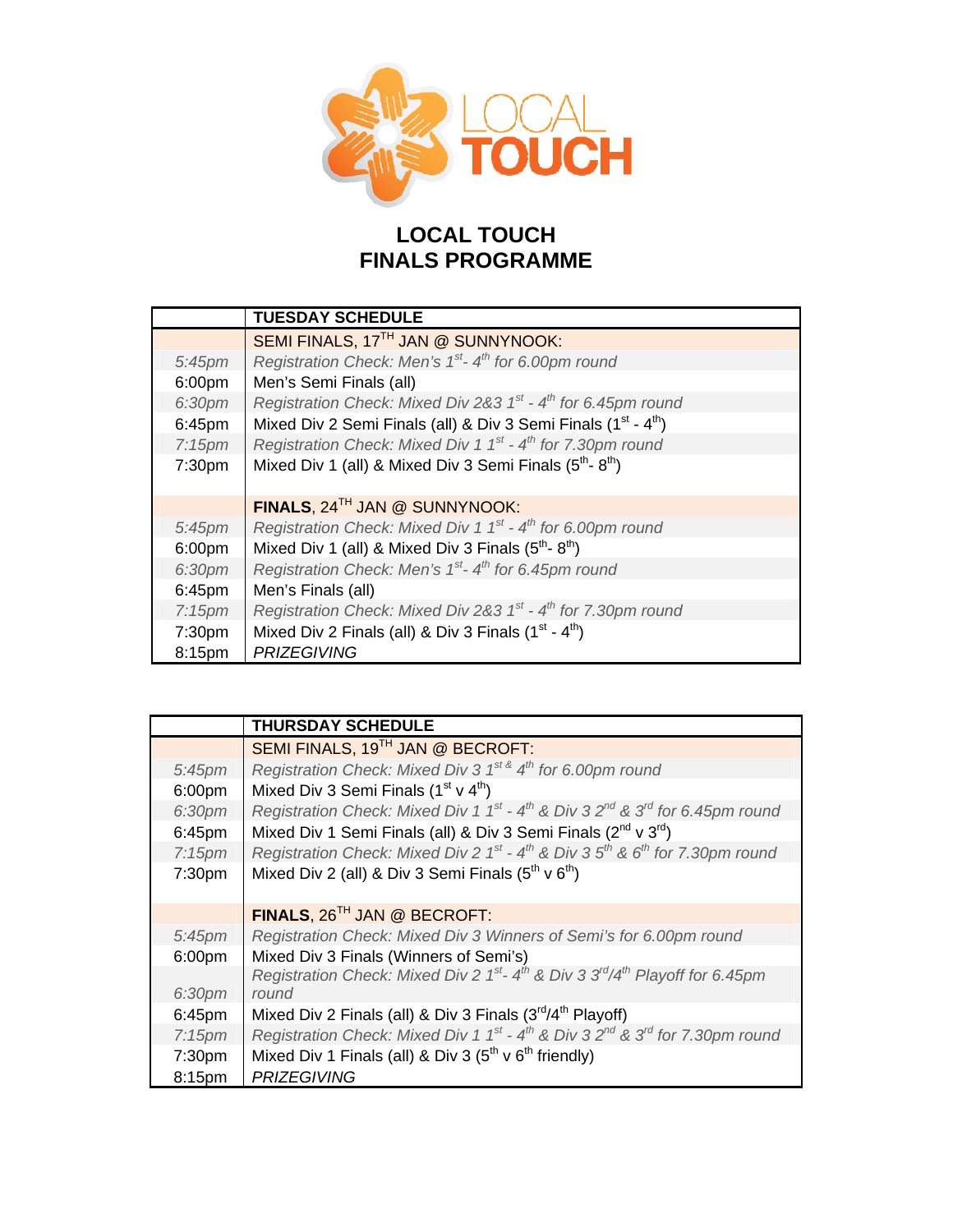## **IMPORTANT INFORMATION**

#### **BREAKDOWN FOR EACH GRADE**

TUESDAYS *(Semis on Tue 17th Feb; Finals on Tue 24th Feb):*

- o Mixed Div 1: 6 Teams. Finish round robin on 10<sup>th</sup> Feb. **Semis:** 1<sup>st</sup> v 4<sup>th</sup>(Y); 2<sup>nd</sup> v 3<sup>rd</sup>(Z); 5<sup>th</sup> v 6<sup>th</sup> Playoff. *Finals:* Win Y v Win Z (1<sup>st</sup>/2<sup>nd</sup>); Los Y v Los Z (3<sup>rd</sup>/4<sup>th</sup>); (5<sup>th</sup> v 6<sup>th</sup> friendly if teams want). Prizemoney =  $1^{\text{st}} - 4^{\text{th}}$
- o Mixed Div 2: 8 Teams. Finish Top 4/Bottom 4 on  $10^{th}$  Feb.
	- ‐ *(Top 4) Semis:* 1st v 4th(Y); 2nd v 3rd(Z); *Finals: (Top 4)* Win Y v Win Z (1st/2nd); Los Y v Los Z  $(3<sup>rd</sup>; Note: Baby Ninjas cannot place). Prizemoney =  $1<sup>st</sup> - 3<sup>rd</sup>$ .$
	- *(Bottom 4) Semis:*  $1^{st} \vee 4^{th}$  (W);  $2^{nd} \vee 3^{rd}$  (X). *Finals: (Bottom 4)* Win W v Win X (\*4<sup>th</sup>/5<sup>th</sup>); Los W v Los  $X(6^{th}/7^{th})$ . \*Prizemoney =  $4^{th}$ .
- o Mixed Div 3: 10 Teams. Finish round robin on 3<sup>rd</sup> Feb. Friendly games on 10<sup>th</sup> Feb. **Semis:** 1<sup>st</sup> v 4<sup>th</sup>(W); 2nd v 3rd(X); 5th v 8th (Y); 6th v 7th (Z) (*Note: H-Crew and Super Heroes cannot place*). *Finals:* Win W v Win X ( $1^{st}/2^{nd}$ ); Los W v Los X ( $3^{rd}/4^{th}$ ). Prizemoney =  $1^{st} - 4^{th}$ . Win Y v Win Z ( $5^{th}/6^{th}$ ); Los Y v Los Z  $(7^{th}/8^{th})$ .
- o Mens Div: 10 Teams. Finish round robin on 3<sup>rd</sup> Feb. Friendly games on 10<sup>th</sup> Feb. **Semis:** 1<sup>st</sup> v 4<sup>th</sup>(W);  $2^{nd}$  v  $3^{rd}(X)$ ;  $5^{th}$  v  $8^{th}$  (Y);  $6^{th}$  v  $7^{th}$  (Z);  $9^{th}$  v  $10^{th}$ . *Finals:* Win W v Win X ( $1^{st}/2^{nd}$ ); Los W v Los X ( $3^{rd}/4^{th}$ ). Prizemoney =  $1<sup>st</sup> - 4<sup>th</sup>$ .

Win Y v Win Z  $(5<sup>th</sup>/6<sup>th</sup>)$ ; Los Y v Los Z  $(7<sup>th</sup>/8<sup>th</sup>)$ ;  $(9<sup>th</sup>$  v 10<sup>th</sup> friendly if teams want).

#### THURSDAYS *(Semis on Thu 19th Feb; Finals on Thu 26th Feb):*

- o Mixed Div 1: 6 Teams. Finish round robin on 12<sup>th</sup> Feb. *Semis:* 1<sup>st</sup> v 4<sup>th</sup>(Y): 2<sup>nd</sup> v 3<sup>rd</sup>(Z): 5<sup>th</sup> v 6<sup>th</sup> Playoff. *Finals:* Win Y v Win Z (1<sup>st</sup>/2<sup>nd</sup>); Los Y v Los Z (3<sup>rd</sup>/4<sup>th</sup>); (5<sup>th</sup> v 6<sup>th</sup> friendly if teams want). Prizemoney =  $1^{\text{st}} - 4^{\text{th}}$
- o Mixed Div 2: 7 Teams. Finish Top 4/Bottom 3 on  $12<sup>th</sup>$  Feb.
	- *(Top 4)* **Semis:**  $1^{st} \vee 4^{th}(Y)$ ;  $2^{nd} \vee 3^{rd}(Z)$ ; *Finals:* Win Y v Win Z  $(1^{st}/2^{nd})$ ; Los Y v Los Z  $(3^{rd}/4^{th})$ . Prizemoney =  $1<sup>st</sup> - 4<sup>th</sup>$ .
	- *(Bottom 3) Semis:*  $2^{nd}$  v  $3^{rd}$  (X);  $1^{st}$  Bye. *Finals:*  $1^{st}$  v Win X  $(5^{th}/6^{th})$ ; Los X Bye  $(7^{th})$ .
- o Mixed Div 3: 6 Teams. Finish round robin on 12<sup>th</sup> Feb. **Semis:** 1<sup>st</sup> v 4<sup>th</sup>(Y); 2<sup>nd</sup> v 3<sup>rd</sup>(Z); 5<sup>th</sup> v 6<sup>th</sup> Playoff. *Finals:* Win Y v Win Z (1<sup>st</sup>/2<sup>nd</sup>); Los Y v Los Z (3<sup>rd</sup>/4<sup>th</sup>); (5<sup>th</sup> v 6<sup>th</sup> friendly if teams want). Prizemoney =  $1^{st} - 4^{th}$ .

#### **REGISTRATION CHECKS**

- Module officials prior to each round of games (Semi's and Finals) will be marking off players present, for teams placed  $1<sup>st</sup> - 4<sup>th</sup>$  in the round.
- All players must be at their field at least *15 minutes prior* to their game.
- Players will give their name; this will be cross checked against a list of the team's registered (& qualified) players.

#### **CLUBROOMS & FACILITIES**

- The Clubrooms may be open from 6pm, if the demand exists. Teams will be asked if they want them open.
- There is to be no alcohol consumed on the grounds or carpark area.

#### **FOOD**

We can ask the Club to open the kitchen, if the demand exists. Teams will be asked if they want it open.

#### **PRIZEGIVING**

- Tuesday  $@$  Sunnynook Prizegiving will be held straight after the last round of Finals on 24<sup>th</sup> January; approximately 8.15pm. No function, just distribution of prizes.
- Thursday  $@$  Becroft Prizegiving will be held straight after the last round of Finals on 26<sup>th</sup> January; approximately 8.15pm. No function, just distribution of prizes.
- **Teams must have representatives attend prizegiving in order to collect prizemoney, no exceptions.**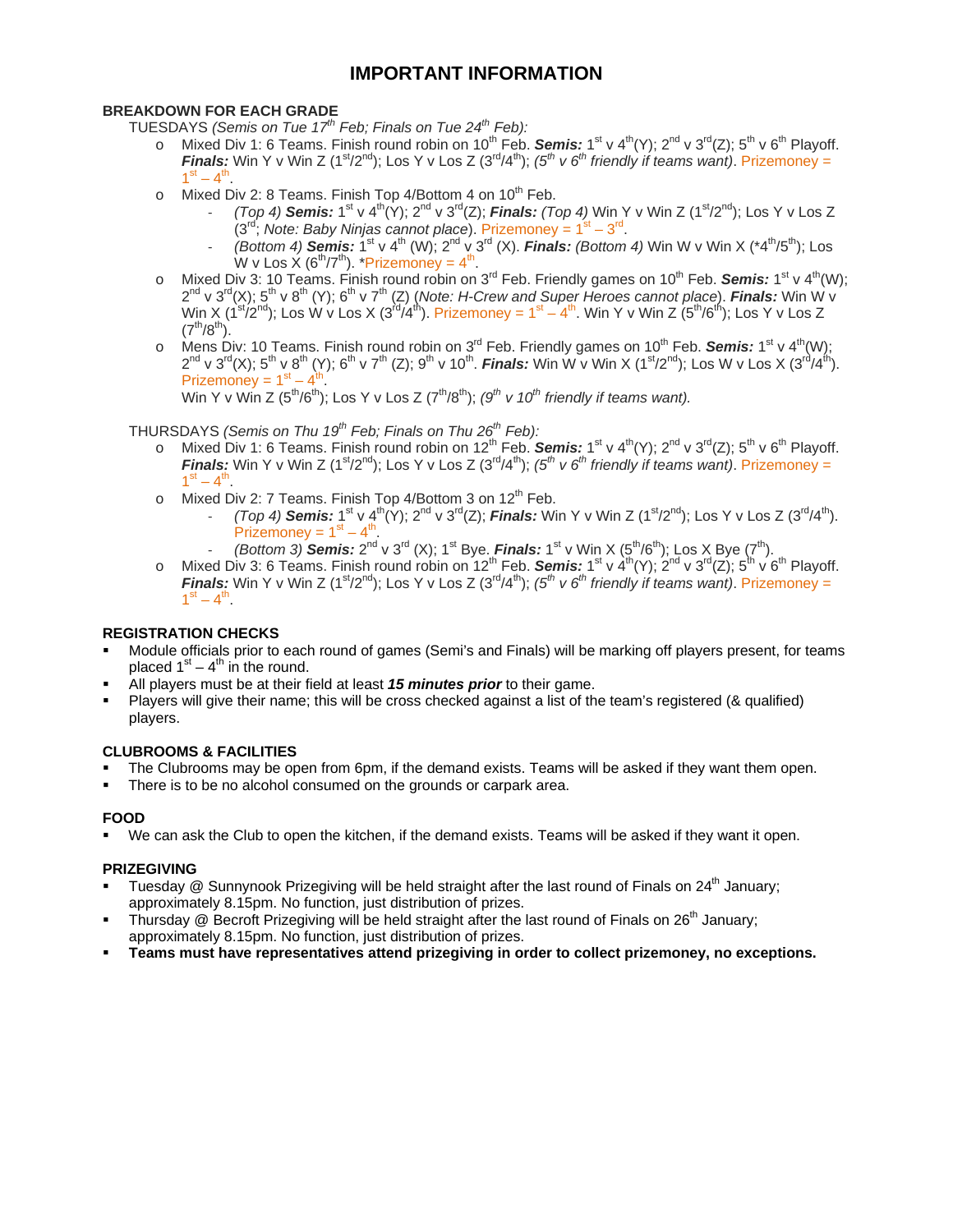## **FINALS RULES & REGULATIONS**

#### **PLAYING RULES OF THE GAME**

If All matches will be played according to the rules of Touch New Zealand ( $8^{th}$  Edition).

#### **ELIGIBILITY**

- Players must have played 47% of round robin games for their team, to be eligible to participate in finals *for the team(s) they are officially registered in*.
- The penalty for a team playing unregistered players or unqualified players during semi's and finals is automatic disqualification.
- As per our competition rules, players may play in only one team per grade (mens, womens, mixed). In cases of non-compliance, the penalty will be as for playing unregistered players (above).
- Teams must have paid their full season fees, and have completed their player registrations.

#### **TIME OF GAMES**

 Each round will be 45 minutes - games shall be **20-minute** halves with a **1-minute** half time break, with 4 minutes allowance for extra time (drop offs).

#### **DRAW FORMAT**

- E.g. SEMI FINALS:  $1^{st}$  vs  $4^{th}$  (Game W),  $2^{nd}$  vs  $3^{rd}$  (Game X)
- E.g. FINAL: Winner of Game W vs Winner of Game X
- If at full time the teams are on equal points, the following DROP OFF procedure will be utilized:
	- a. When the match is drawn at full time the Referee will stop play.
	- b. At full time each team will reduce their playing number by one (1).
	- c. The match shall recommence **without delay** at the centre of halfway.
	- d. The team that won the toss (at the start of the match) shall take the tap to recommence play, and will maintain the same substitution box and direction.
	- e. Players are permitted to interchange as per the normal procedure used throughout the match.
	- f. Before a result can be declared in Extra Time both teams **must have had possession**.
	- g. Following the conclusion of each two (2) minutes of extra time and when the bal next becomes dead the Referee will stop play.
	- h. Each team will drop off a player and the match will recommence from where play was stopped.
	- i. Once teams have reduced to three (3) players no further drop of will occur and the match will continue until a touchdown is scored.
	- j. Both teams must have had possession.
	- k. In mixed competition, teams must maintain a mixed composition throughout extra time.

#### **UNIFORMS**

- All players must wear **IDENTICAL SHIRTS WITH NUMBERS** (numbers no less than 10cm high).
- All players must wear the **SAME COLOURED SHORTS**.
- No player is to play in bare feet.
- Any team not in the above correct uniform will be deemed to have defaulted.

#### **DISPUTES RESOLUTION**

- Any disputes/protests over eligibility are to be submitted to the Module Manager within 30 minutes of the conclusion of the match.
- A protest that involves referee's judgments shall not be accepted.

#### **CANCELLATIONS**

- Team Managers will be emailed.
- A notice will be posted on the website and Facebook page.

*Any queries ring Bernie on ph 021 514 626.*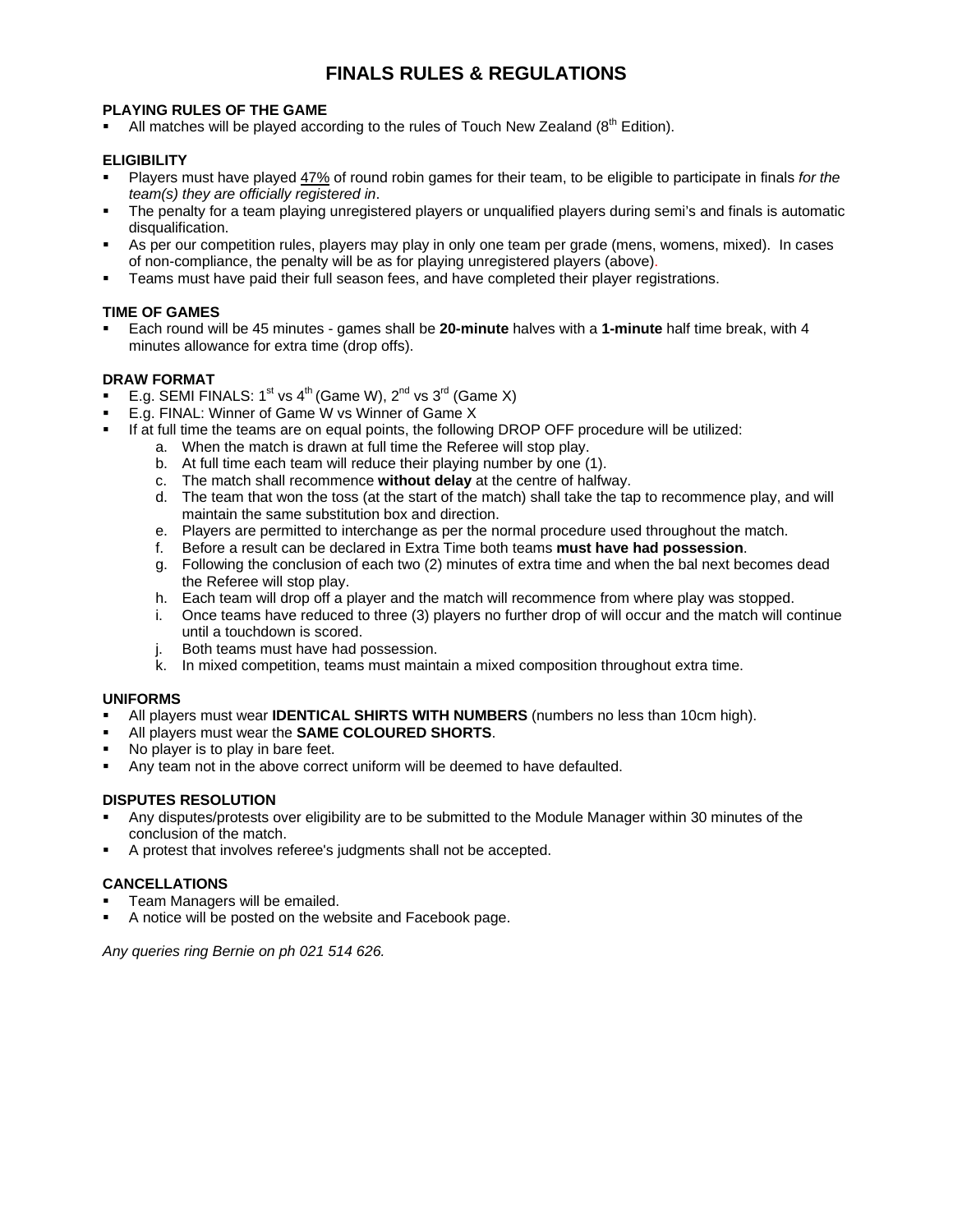

# **TUESDAY SEMI'S & FINALS DRAWS 2015**

## **Tuesday Mixed - Division One**

| <b>RND</b>      | <b>DATE</b>              | <b>TEAMS</b> |  | <b>VENUE</b> | <b>TIME</b>        | <b>NOTE</b>               |  |  |
|-----------------|--------------------------|--------------|--|--------------|--------------------|---------------------------|--|--|
| 11              | $17-Feb$                 |              |  | Sunnynook 1  | 7:30pm             | 1st v 4th $(Y)$           |  |  |
|                 |                          |              |  | Sunnynook 2  | 7:30 <sub>pm</sub> | 2nd v 3rd $(Z)$           |  |  |
|                 |                          |              |  | Sunnynook 3  | 7:30 <sub>pm</sub> | 5th v 6th                 |  |  |
|                 | <b>Note: SEMI FINALS</b> |              |  |              |                    |                           |  |  |
| 12 <sup>2</sup> | 24-Feb                   |              |  | Sunnynook 1  | 6:00pm             | Win Y v Win Z (1st/2nd)   |  |  |
|                 |                          |              |  | Sunnynook 2  | 6:00pm             | Los Y v Los Z $(3rd/4th)$ |  |  |
|                 |                          |              |  | Sunnynook 3  | 6:00pm             | 5th v 6th Friendly        |  |  |
|                 | Note: FINALS             |              |  |              |                    |                           |  |  |

## **Tuesday Mixed - Division Two: Top 4**

| <b>RND</b> | <b>DATE</b>                                                                           | <b>TEAMS</b> |                                                                           | <b>VENUE</b> | <b>TIME</b> | <b>NOTE</b>             |  |  |
|------------|---------------------------------------------------------------------------------------|--------------|---------------------------------------------------------------------------|--------------|-------------|-------------------------|--|--|
| 4          | 17-Feb                                                                                |              |                                                                           | Sunnynook 3  | 6:45pm      | 1st v 4th $(Y)$         |  |  |
|            |                                                                                       |              |                                                                           | Sunnynook 6  | 6:45pm      | 2nd v 3rd $(Z)$         |  |  |
|            | <b>Note:</b> SEMI FINALS (Note: Baby Ninjas will play, but cannot be given a placing) |              |                                                                           |              |             |                         |  |  |
| 5          | 24-Feb                                                                                |              |                                                                           | Sunnynook 1  | 7:30pm      | Win Y v Win Z (1st/2nd) |  |  |
|            |                                                                                       |              |                                                                           | Sunnynook 2  | 7:30pm      | Los Y v Los Z $(3rd/-)$ |  |  |
|            |                                                                                       |              | Note: EINALS (Note: Baby Ninias will play, but cannot be given a placing) |              |             |                         |  |  |

**Note:** *FINALS (Note: Baby Ninjas will play, but cannot be given a placing)*

### **Tuesday Mixed - Division Two: Bottom 4**

| <b>RND</b> | <b>DATE</b>              | <b>TEAMS</b> |  | <b>VENUE</b> | <b>TIME</b>        | <b>NOTE</b>               |  |  |
|------------|--------------------------|--------------|--|--------------|--------------------|---------------------------|--|--|
| 4          | 17-Feb                   |              |  | Sunnynook 1  | 6:45pm             | 1st v 4th $(W)$           |  |  |
|            |                          |              |  | Sunnynook 2  | 6:45pm             | 2nd v 3rd $(X)$           |  |  |
|            | <b>Note: SEMI FINALS</b> |              |  |              |                    |                           |  |  |
| 5          | 24-Feb                   |              |  | Sunnynook 3  | 7:30 <sub>pm</sub> | Win W v Win $X$ (4th/5th) |  |  |
|            |                          |              |  | Sunnynook 6  | 7:30 <sub>pm</sub> | Los W v Los X (6th/7th)   |  |  |
|            |                          |              |  |              |                    |                           |  |  |

**Note:** *FINALS (Note: as Baby Ninjas in Top 4 cannot place, the winner of Bottom 4 will be 4th overall)*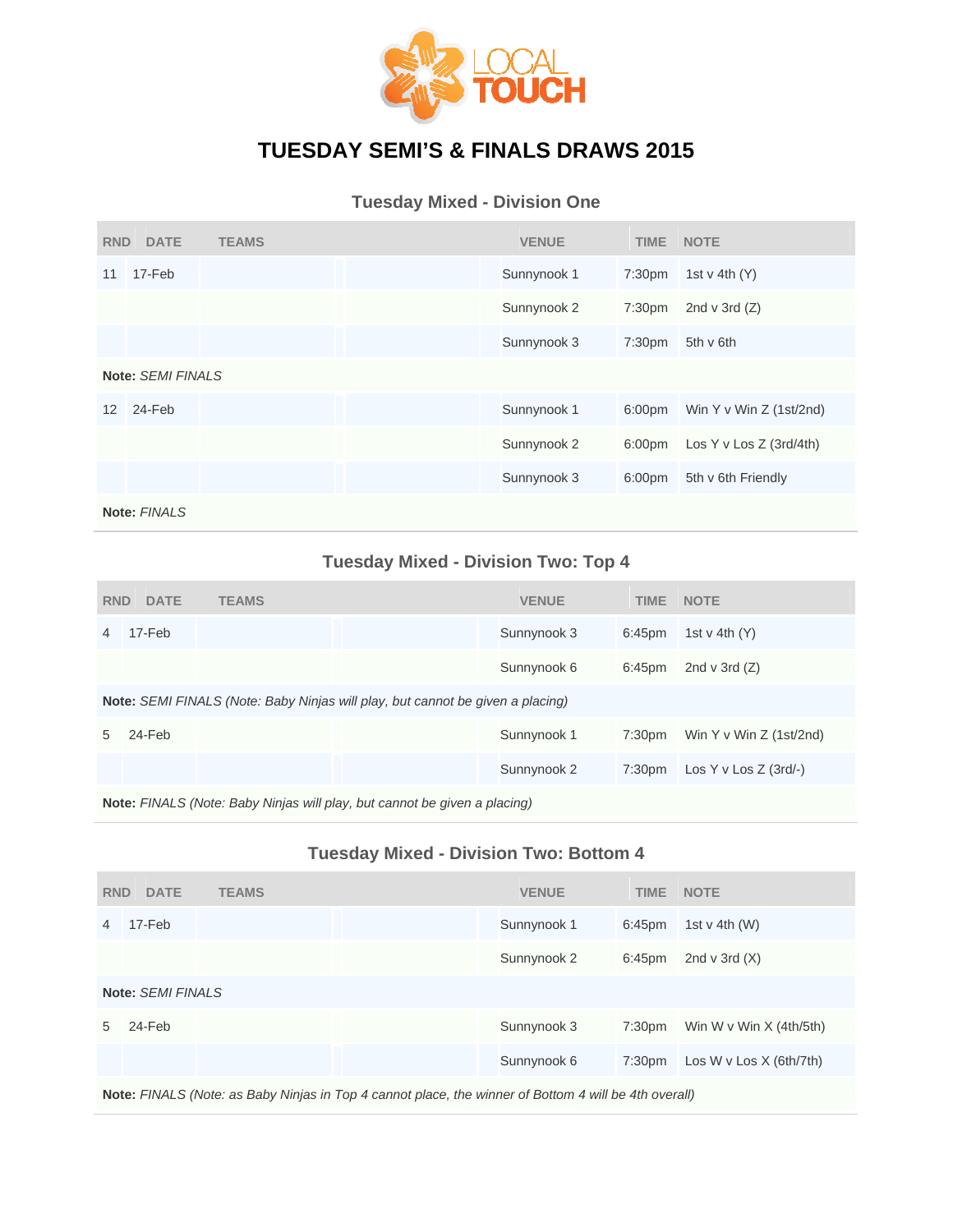## **Tuesday Mixed - Division Three**

| <b>RND</b> | <b>DATE</b>  | <b>TEAMS</b> |                                                                           | <b>VENUE</b> | <b>TIME</b>        | <b>NOTE</b>                    |
|------------|--------------|--------------|---------------------------------------------------------------------------|--------------|--------------------|--------------------------------|
| 11         | 17-Feb       |              |                                                                           | Sunnynook 4  | 6:45pm             | 1st v 4th (Game W)             |
|            |              |              |                                                                           | Sunnynook 5  | 6:45pm             | 2nd $v$ 3rd (Game $X$ )        |
|            |              |              |                                                                           | Sunnynook 4  | 7:30pm             | 5th v 8th (Game Y)             |
|            |              |              |                                                                           | Sunnynook 5  | 7:30 <sub>pm</sub> | 6th v 7th (Game Z)             |
|            |              |              | H Crew v. Super Heroes                                                    | Sunnynook 6  | 7:30 <sub>pm</sub> |                                |
|            |              |              | Note: SEMI FINALS (Note: Super Heroes & H-Crew cannot be given a placing) |              |                    |                                |
| 12         | 24-Feb       |              |                                                                           | Sunnynook 4  | 6:00 <sub>pm</sub> | Win W v Win $X$ (1st/2nd)      |
|            |              |              |                                                                           | Sunnynook 5  | 6:00 <sub>pm</sub> | Los W v Los $X$ (3rd/4th)      |
|            |              |              |                                                                           | Sunnynook 6  | 6:00pm             | Win $Y \vee$ Win $Z$ (5th/6th) |
|            |              |              |                                                                           | Sunnynook 4  | 7:30 <sub>pm</sub> | Los Y v Los Z $(7th/8th)$      |
|            | Note: FINALS |              |                                                                           |              |                    |                                |

## **Tuesday Mens - Division**

| <b>RND</b>        | <b>DATE</b>              | <b>TEAMS</b> | <b>VENUE</b> | <b>TIME</b>        | <b>NOTE</b>             |
|-------------------|--------------------------|--------------|--------------|--------------------|-------------------------|
| 11                | 17-Feb                   |              | Sunnynook 1  | 6:00pm             | 1st $v$ 4th (W)         |
|                   |                          |              | Sunnynook 2  | 6:00pm             | 2nd $v$ 3rd $(X)$       |
|                   |                          |              | Sunnynook 3  | 6:00pm             | 5th $v$ 8th $(Y)$       |
|                   |                          |              | Sunnynook 4  | 6:00pm             | 6th $v$ 7th $(Z)$       |
|                   |                          |              | Sunnynook 5  | 6:00 <sub>pm</sub> | 9th v 10th              |
|                   | <b>Note: SEMI FINALS</b> |              |              |                    |                         |
| $12 \overline{ }$ | 24-Feb                   |              | Sunnynook 1  | 6:45pm             | Win W v Win X (1st/2nd) |
|                   |                          |              | Sunnynook 2  | 6:45pm             | Los W v Los X (3rd/4th) |
|                   |                          |              | Sunnynook 3  | 6:45pm             | Win Y v Win Z (5th/6th) |
|                   |                          |              | Sunnynook 4  | 6:45pm             | Los Y v Los Z (7th/8th) |
|                   |                          |              | Sunnynook 5  | 6:45 <sub>pm</sub> | 9th v 10th friendly     |
|                   | Note: FINALS             |              |              |                    |                         |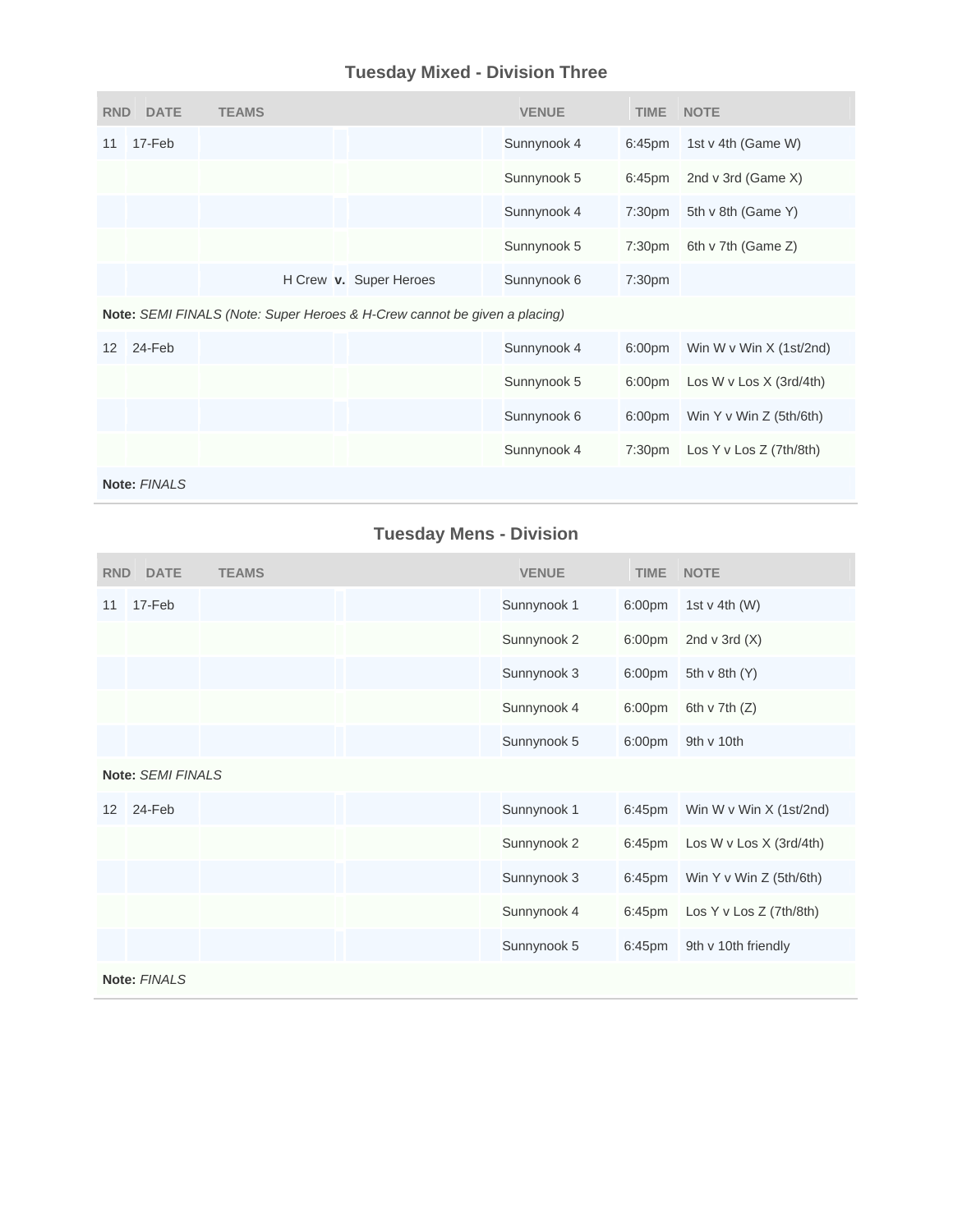

# **THURSDAY SEMI'S & FINALS DRAWS 2015**

**Thursday Mixed - Division One RND DATE TEAMS VENUE TIME NOTE**  11 19-Feb Becroft 3 6:45pm 1st v 4th (Y) Becroft 5 6:45pm 2nd v 3rd (Z) Becroft 6 6:45pm 5th v 6th **Note:** *SEMI FINALS* 12 26-Feb Becroft 2 7:30pm Win Y v Win Z (1st/2nd) Becroft 3 7:30pm Los Y v Los Z (3rd/4th) Becroft 5 7:30pm 5th/6th Friendly

**Note:** *FINALS*

### **Thursday Mixed - Division Two: Top 4**

| <b>RND</b>     | <b>DATE</b>              | <b>TEAMS</b> |  | <b>VENUE</b>         | <b>TIME</b> | <b>NOTE</b>               |  |  |
|----------------|--------------------------|--------------|--|----------------------|-------------|---------------------------|--|--|
| $\overline{4}$ | $19$ -Feb                |              |  | Becroft 3            | 7:30pm      | 1st v 4th $(Y)$           |  |  |
|                |                          |              |  | Becroft <sub>5</sub> | 7:30pm      | 2nd $v$ 3rd $(Z)$         |  |  |
|                | <b>Note: SEMI FINALS</b> |              |  |                      |             |                           |  |  |
| 5              | $26$ -Feb                |              |  | Becroft 2            | 6:45pm      | Win Y v Win Z $(1st/2nd)$ |  |  |
|                |                          |              |  | Becroft <sub>3</sub> | 6:45pm      | Los Y v Los Z $(3rd/4th)$ |  |  |
|                | Note: FINALS             |              |  |                      |             |                           |  |  |

|            | <b>Thursday Mixed - Division Two: Bottom 3</b> |              |  |                      |             |                       |  |  |
|------------|------------------------------------------------|--------------|--|----------------------|-------------|-----------------------|--|--|
| <b>RND</b> | <b>DATE</b>                                    | <b>TEAMS</b> |  | <b>VENUE</b>         | <b>TIME</b> | <b>NOTE</b>           |  |  |
| 4          | 19-Feb                                         |              |  | Becroft 2            | 7:30pm      | 2nd v 3rd $(X)$       |  |  |
|            | <b>Note: SEMI FINALS</b>                       |              |  |                      |             |                       |  |  |
| 5          | 26-Feb                                         |              |  | Becroft <sub>5</sub> | 6:45pm      | 1st v Win X (5th/6th) |  |  |
|            |                                                |              |  |                      |             | (7th)                 |  |  |
|            | Note: FINALS                                   |              |  |                      |             |                       |  |  |